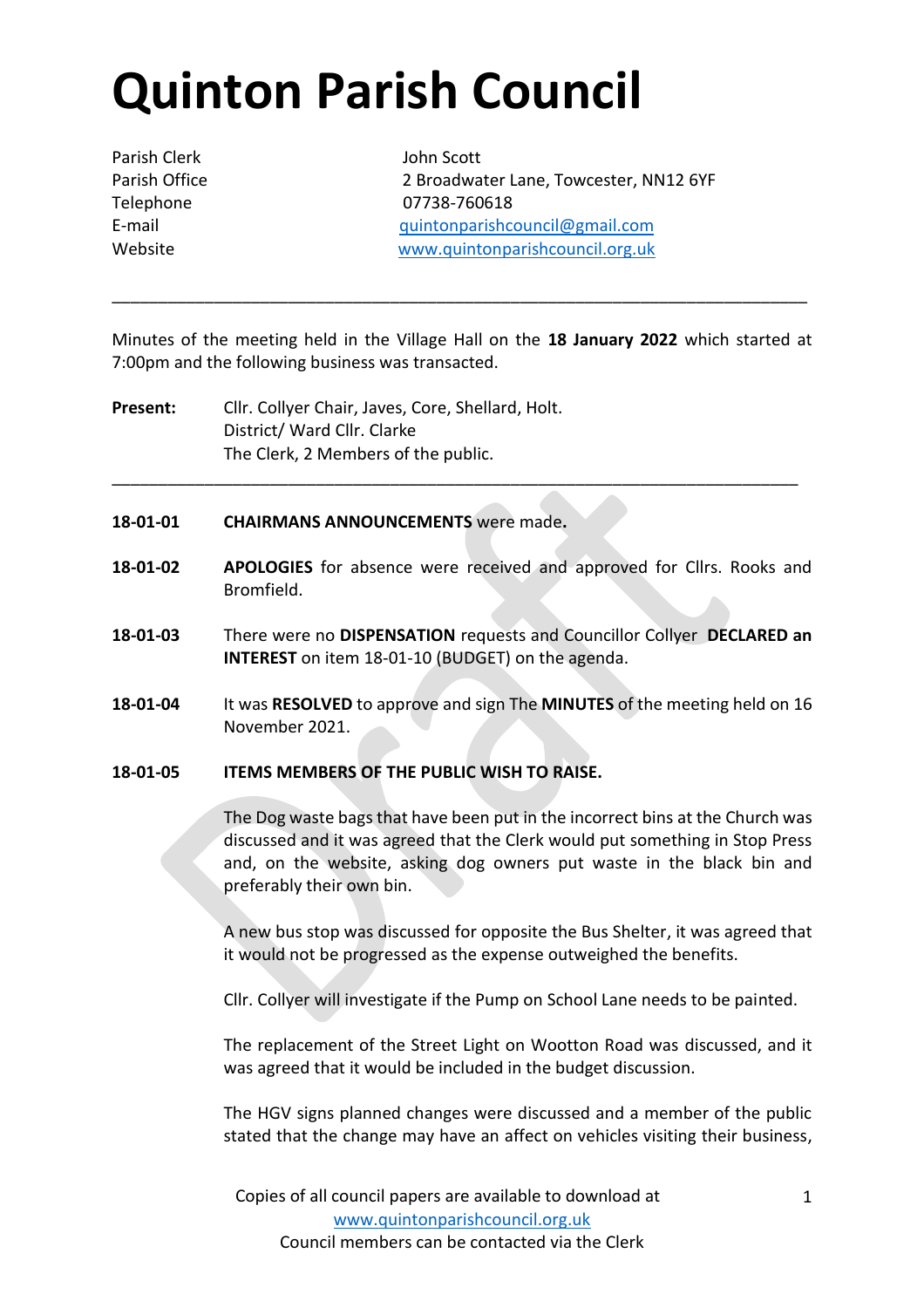it was re-iterated that the new signs are intended to deter HGV using the village as a thoroughfare and not to stop access to businesses.

**18-01-06** The following **PLANNING APPLICATIONS** were discussed, and no further action needed as there were no objections.

# **WNS/2021/2070/FUL Oaklea WNS/2021/2082/RES Oaklea**

- **18-01-07** It was **RESOLVED** to approve the **FINANCE REPORT** for the 9 Months to 31 December 2021, and to approve **PAYMENTS** of the attached accounts.
- **18-01-08** The **WARD COUNCILLOR** spoke and gave an overview of work in the Ward.

He also mentioned that some funds were available to organisations (not Parish Councils) for use on projects that have been impacted by Covid. The deadline for funding requests is 28 February 2022.

- **18-01-09** The **WORKING PARTY** reports were discussed.
- **18-01-10** It was **RESOLVED** to approve the **BUDGET 2022/23** as below.

| <b>Expenditure</b>                         |                           |        |
|--------------------------------------------|---------------------------|--------|
| Admin / Running                            |                           | 1,400  |
| <b>Maintenance</b>                         |                           | 3,350  |
| <b>Staff Costs</b>                         |                           | 3,300  |
| <b>Subscriptions</b>                       |                           | 850    |
| <b>Village Hall</b>                        |                           | 1,000  |
| <b>Miscellaneous</b>                       |                           | 200    |
|                                            |                           |        |
| <b>Sub Total</b>                           |                           | 10,100 |
| <b>Community Fund</b>                      | <b>Bucket swing</b>       | 2,500  |
|                                            | Goal / Netball Post       | 2,750  |
| <b>Other Expenditure</b>                   | <b>Street Light</b>       | 1,500  |
|                                            | <b>Flood Defence</b>      | 450    |
|                                            |                           |        |
| <b>Total Expenditure</b>                   |                           | 17,300 |
|                                            |                           |        |
| <b>Income</b>                              | <b>Precept</b>            | 7,500  |
|                                            | <b>VAT Recovery</b>       | 500    |
|                                            | <b>EDF Communtiy Fund</b> | 4,325  |
|                                            |                           |        |
| <b>Total Income</b>                        |                           | 12,325 |
|                                            |                           |        |
| <b>Estimated Reserves at 31 March 2023</b> | 13,250                    |        |